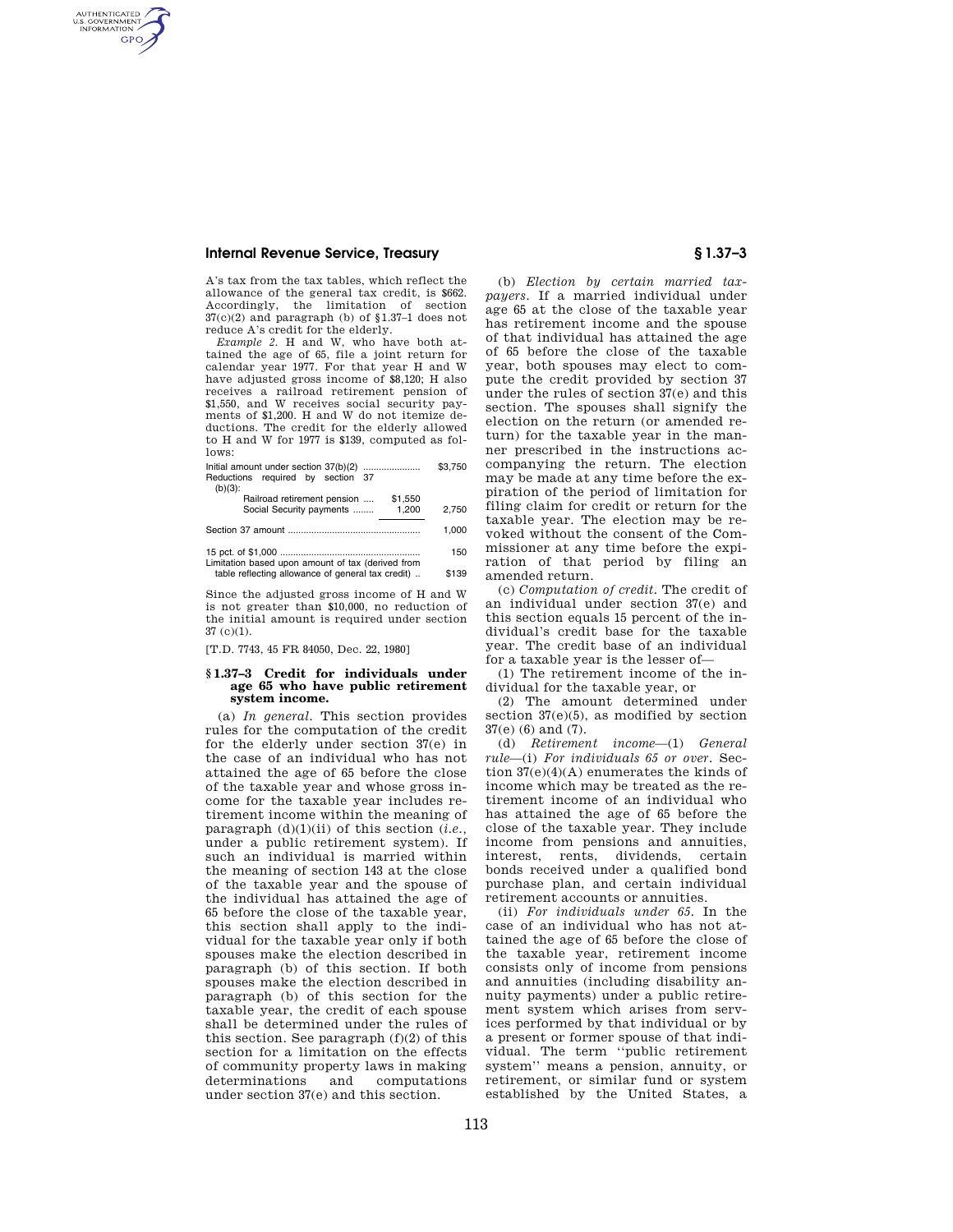State, a possession of the United States, any political subdivision of any of the foregoing, or the District of Columbia.

(2) *Rents.* For purposes of section 37(e)(4)(A)(iii), income from rents shall be the gross amount received, not reduced by depreciation or other expenses, except that beneficiaries of a trust or estate shall treat as retirement income only their proportionate shares, of the taxable rents of the trust or estate. In the case of an amount received for board and lodging, only the portion of the amount received for lodging is income from rents.

(3) *Disability annuity payments received by individual under age 65.* Disability annuity payments received under a public retirement system by an individual under age 65 at the close of the taxable year shall not be treated as retirement income unless the payments are for periods after the date on which the individual reached minimum retirement age, that is, the age at which the individual would be eligible to receive a pension or annuity without regard to disability, and any of the following conditions is satisfied—

(i) The individual is precluded from seeking the benefits of section 105(d) (relating to certain disability payments) for that taxable year by reason of an irrevocable election;

(ii) The individual was not permanently and totally disabled at the time of retirement (and was not permanently and totally disabled either on January 1, 1976, or on January 1, 1977, if the individual retired before the later date on disability or under circumstances which entitled the individual to retire on disability); or

(iii) The payments are for periods after the individual reached mandatory retirement age.

For purposes of this paragraph, disability annuity payments include payments to an individual who retired on partial or temporary disability.

(4) *Compensation of personal services rendered during taxable year.* Retirement income does not include any amount representing compensation for personal services rendered during the taxable year. For this purpose, amounts received as a pension shall not be treated as representing com-

**§ 1.37–3 26 CFR Ch. I (4–1–09 Edition)** 

pensation for personal services rendered during the taxable year if the period of service during the taxable year is not substantial when compared with the total years of service. For example, an individual on the calendar year basis retires on November 30 after 5 years of service and receives a pension during the remainder of his taxable year. The pension is not treated as representing compensation for personal services rendered during such taxable year merely because it is paid by reason of the services of the individual for a period of 5 years which includes a portion of the taxable year.

(5) *Amounts not includible in gross income.* Retirement income does not include any amount not includible in the gross income of the individual for the taxable year. For example, if a portion of an annuity is excluded from gross income under section 72, relating to annuities, that portion of the annuity is not retirement income; similarly, the portion of dividend income excluded from gross income under section 116, relating to the partial exclusion of dividends received by individuals is not retirement income.

(e) *Earned income*—(1) *In general.* The term ''earned income'' in section  $37(e)(5)(B)$  generally has the same meaning as in section 911(b), except that earned income does not include any amount received as a pension or annuity. See section 911(b) and the regulations thereunder. Section 911(b) provides, in general, that earned income includes wages, salaries, professional fees, and other amounts received as compensation for personal services rendered.

(2) *Earned income from self-employ*ment. For purposes of section  $37(e)(5)(B)$ , the earned income of a taxpayer from self-employment in a trade or business shall not exceed—

(i) The taxpayer's share of the net profits from the trade or business if capital is not a material income-producing factor in that trade or business; or

(ii) Thirty percent of the taxpayer's share of the net profits from the trade or business if capital is a material income-producing factor in that trade or business.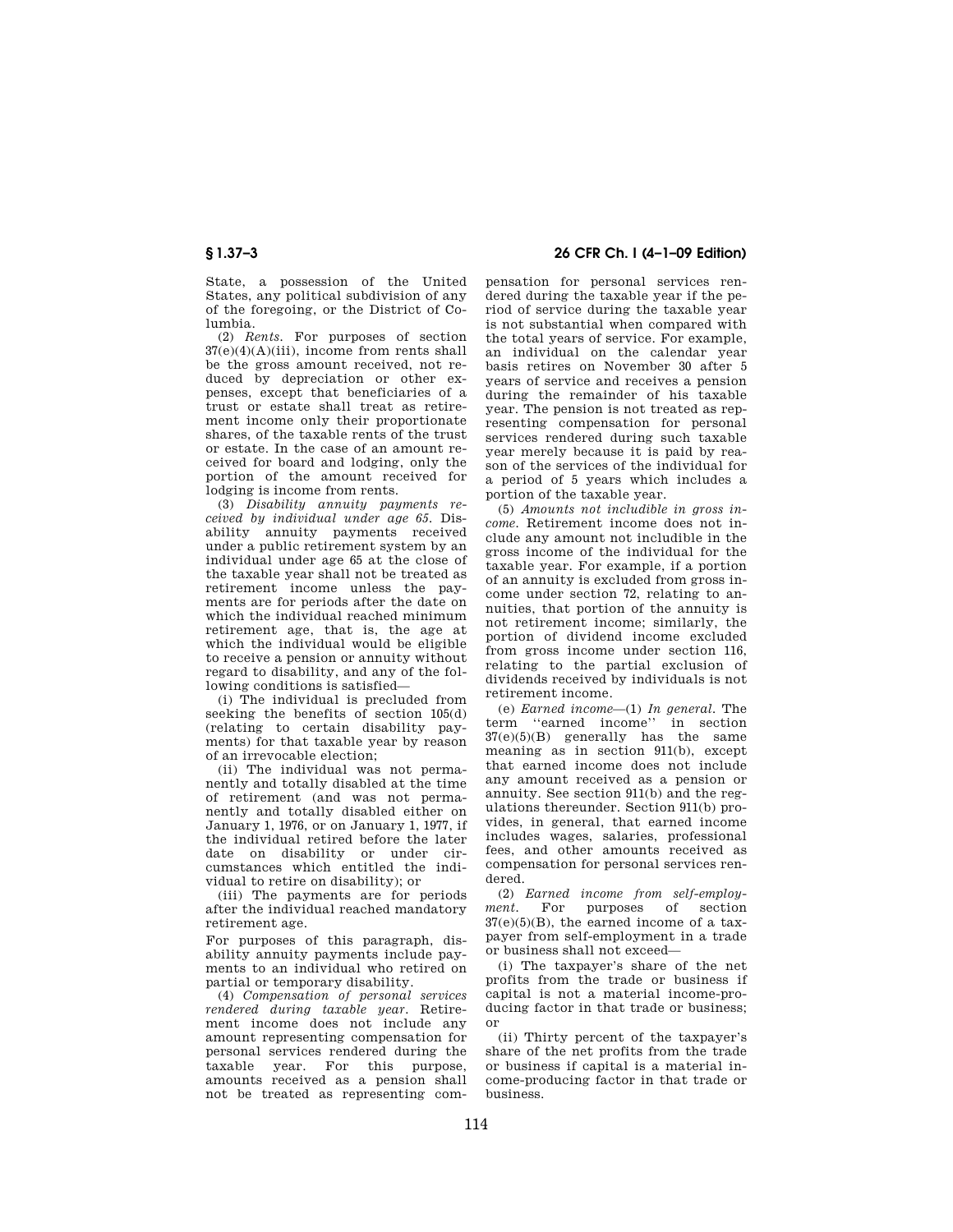## **Internal Revenue Service, Treasury § 1.37–3**

For other rules relating to the determination of earned income from selfemployment in a trade or business, see section 911(b) and the regulations thereunder.

(3) *Disability annuity payments received by individuals under age 65.* Disability annuity payments received under a public retirement system by an individual under age 65 at the close of the taxable year shall be treated as earned income for purposes of section  $37(e)(5)(B)$  unless the payments are treated as retirement income under paragraph (d)(3) of this section.

(f) *Computation of credit under section 37(e) in the case of joint returns*—(1) *In general.* In the case of a joint return of husband and wife, the credit base of each spouse under section 37(e) is computed separately. The spouses then combine their credit bases and compute a single credit. The limitation in section  $37(c)(2)$  and paragraph (b) of §1.37–1 on the amount of the credit is determined by reference to the joint tax liability of the spouses. Thus, regardless of whether a spouse would be liable for the tax imposed by chapter 1 of the Code if the joint return had not been filed, the credit base of that spouse is taken into account in computing the credit.

(2) *Community property laws.* For taxable years beginning after 1977, married individuals filing joint returns shall disregard community property laws in making any determination or computation required under section 37(e) or this section. Each item of income is attributed in full to the spouse whose income it would have been in the absence of community property laws. Thus, if a 67-year old individual files a joint return with a 62-year old spouse for 1979 and the only income of the couple is from a public pension of the older spouse, that public pension is attributed in full to the older spouse for purposes of section 37(e) even though the applicable community property law may treat one-half of the pension as the income of the 62-year old spouse. Since the younger spouse consequently has no retirement income within the meaning of paragraph (d) of this section, the couple may not make the election described in paragraph (b) of this section.

(g) *Examples.* The computation of the credit for the elderly under section 37(e) and this section is illustrated by the following examples:

*Example 1.* B, who is 62 years old and single, receives a fully taxable pension of \$2,400 from a public retirement system during 1977. B performed the services giving rise to the pension. During that year, B also earns \$2,650 from a part-time job. B receives no tax-exempt pension or annuity in 1977. Subject to the limitation of section 37(c)(2) and paragraph (b) of §1.37–1, B's credit for the elderly for 1977 under section 37(e) is \$195, computed as follows:

Maximum retirement income level under section

|                                          | \$2,500 |
|------------------------------------------|---------|
| Earned income offset under sec-          |         |
| tion 37(e)(5)(B)(ii):                    |         |
| Earned income in excess                  |         |
| of \$1,700<br>\$950                      |         |
| One-half of earned in-                   |         |
| come in excess of                        |         |
| \$1,200, but not in ex-                  |         |
| cess of \$1.700<br>250                   | 1,200   |
|                                          |         |
| Amount determined under section 37(e)(5) | 1.300   |
|                                          |         |
|                                          | 2.400   |
|                                          |         |

Credit for the elderly (15 pct. of \$1,300) ............. 195

*Example 2.* During 1978 H, who is 67 years old, has earnings of \$1,300 and retirement income (rents, interest, etc.) of \$6,000. H also receives social security payments totalling \$1,400. During 1978 W, who is 63 years old, earns \$1,600 and receives a fully taxable pension of \$1,400 from a public retirement system that constitutes retirement income. W performed the services giving rise to the pension. H and W file a joint return for 1978 and elect to compute the credit for the elderly under section 37(e). Under the applicable law these items of income are community income, and both spouses share equally in each item. Because H and W are filing a joint return, they disregard community property laws in computing their credit under section 37(e). The couple allocates \$1,600 of the \$3,750 referred to in section  $37(e)(6)$  to W and \$2,150 to H. Subject to the limitation of section  $37(c)(2)$  and paragraph (b) of §1.37-1, their credit for the elderly is \$315, computed as follows:

Credit base of H:

| Amount allocated to H under section      |         |
|------------------------------------------|---------|
|                                          | \$2,150 |
| Reductions required by sec-              |         |
| tion $37(e)(5)$ :                        |         |
| Social Security pay-                     |         |
| \$1,400<br>ments                         |         |
| One-half of excess of                    |         |
| earnings over                            |         |
| $$1.200$<br>50                           | 1.450   |
|                                          |         |
| Amount determined under section 37(e)(5) | 700     |
|                                          |         |
|                                          | 6.000   |